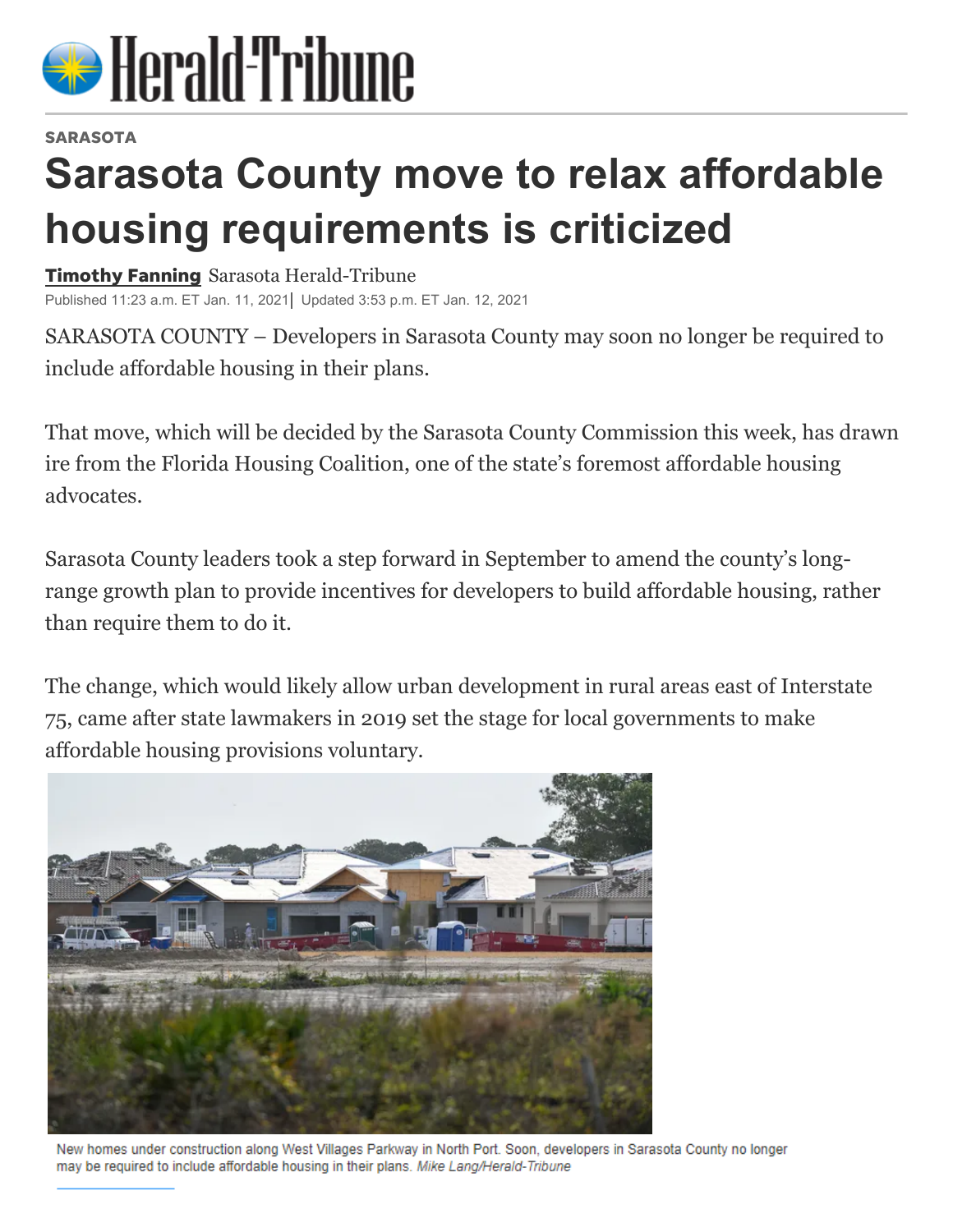"We believe that the vote taken by the commission in September was based on an erroneous interpretation of the law and should be reconsidered," the housing coalition said in the Jan. 5 letter to commissioners.

The county's changes "will exacerbate the affordable housing need in Sarasota," according to the letter signed by Jaimie Ross, the coalition's president and CEO, and legal director Kody Glazer.

The move by the county also drew quick condemnation from William Russell, the CEO of the Sarasota Housing Authority, who took issue with a preference by elected officials to rely on the free market to address affordable housing needs.

"To say that the free market will produce any affordable housing in our market is a specious one," Russell said.

Russell pointed to an earlier attempt by the late Harvey Vengroff, whom the city of Sarasota's former administration worked hard and successfully to thwart.

"It is simply not going to happen, and I would love to know how they think the market will produce such affordable housing units," Russell said.

House Bill 7013, which was approved in June 2019, requires counties to offset the costs to developers if the county mandates a portion of development to be set aside as affordable housing.

Those costs could be offset through a variety of incentives, like density bonuses or waivers to impact or utility fees.

Under the county's amendment, rent is capped at the same affordability level for tenants during the first five years. For purchased properties, the affordability level must be met at the time of the initial sale.

County Administrator Jonathan Lewis has emphasized that the amendment to the growth plan is intended to provide clarification, not alter the function of the policy. Not doing so, he said, could leave the county open for lawsuits for not complying with state law.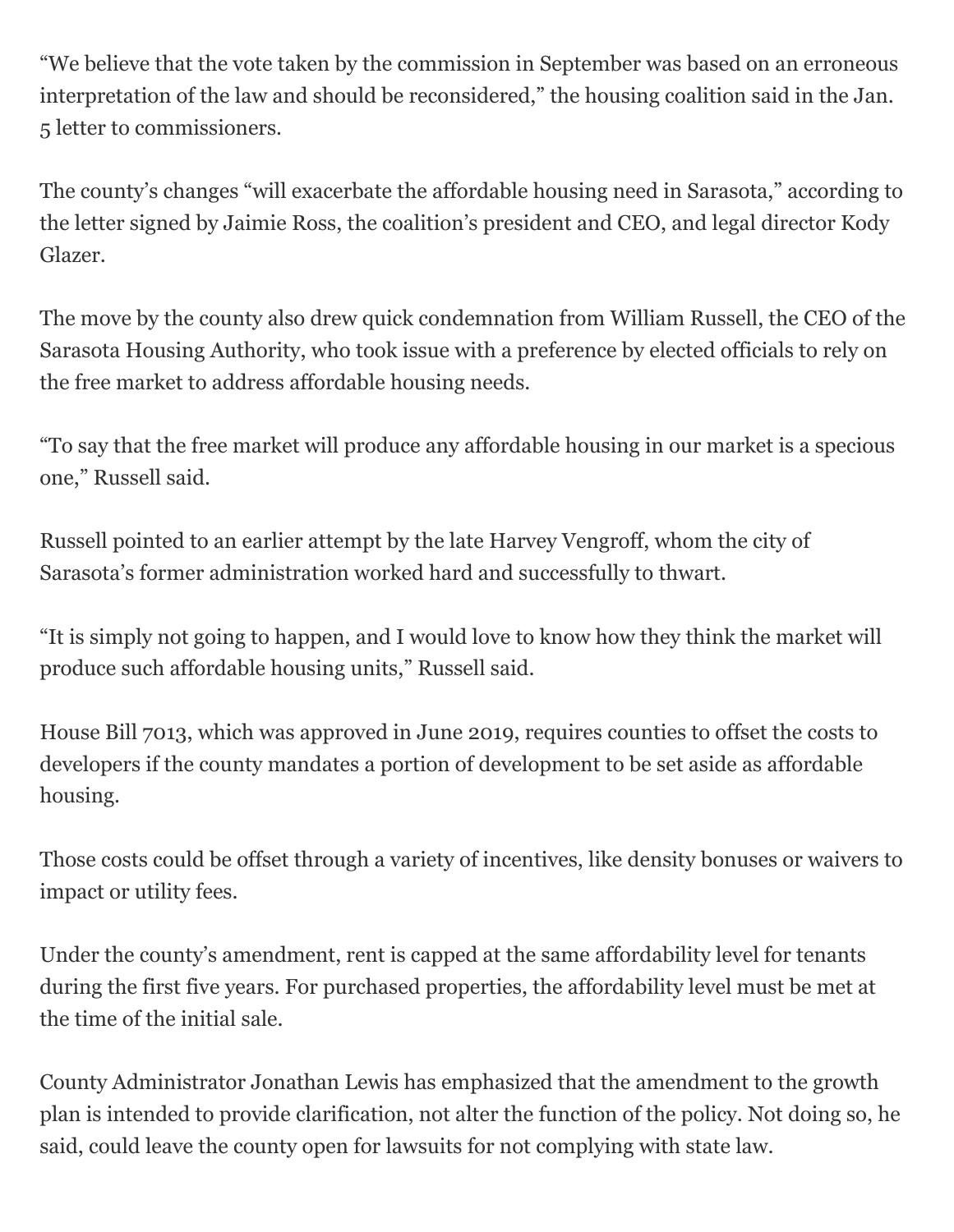However, the coalition believes that the county's current requirement for including affordable housing not only meets current legal requirements, but it also goes far beyond.

Florida law mandates that when a local government requires a specified number of affordable housing units to be constructed through an inclusionary zoning ordinance, the local government must "fully offset all costs to the developer of its affordable housing contribution."

"It is designed to keep developers economically whole in exchange for production of affordable housing," the coalition said.

"The county may decide to repeal its affordable housing requirements on its own accord, but it should not do so by relying on a law that does not call for this action," the letter said.

Making the proposed changes could have consequences, they said.

"By repealing the affordable housing requirement outright, the county loses the ability to calculate how the village designation itself increases the value of property to comply with the state's inclusionary zoning law," the letter said of the county's plan for development in the rural eastern area.

## **What's happening**

While commissioners in September approved an amendment to the comprehensive plan, it tabled a zoning code amendment related to inclusionary zoning and affordable housing.

Both items govern the same policies and will be heard by the commission on Wednesday.

The proposed action on the comprehensive plan, which amends several future land-use policies related to affordable housing, strikes all references to "inclusionary zoning" and other mandatory affordable housing provisions in favor of language that codifies a "voluntary" density bonus system.

Under the proposed language, rather than requiring affordable housing to be built in certain areas of the county, the comprehensive plan encourages affordable housing development through a set of voluntary density bonus incentives.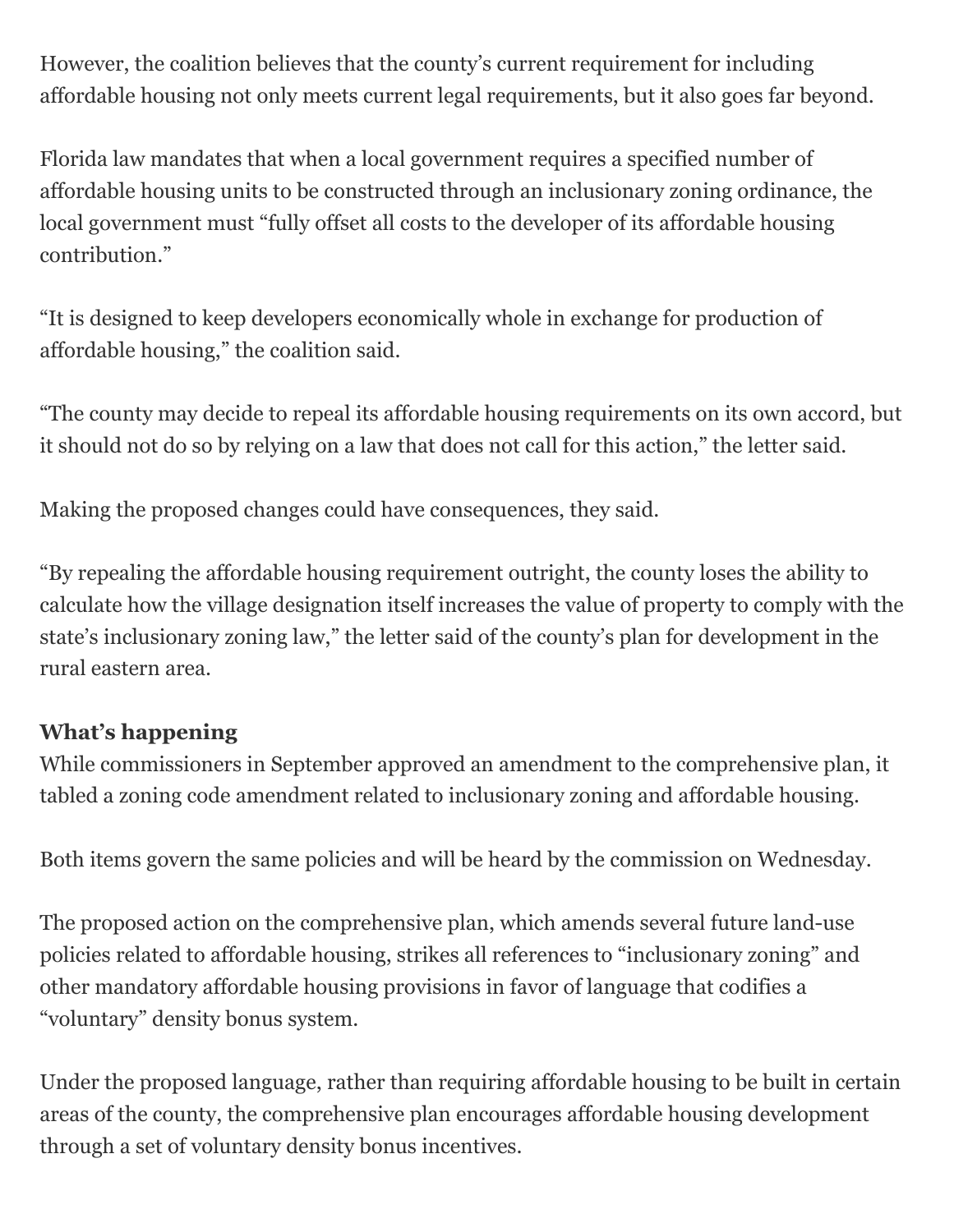The proposed action to the zoning code amends language of the optional affordable housing overlay and removes the affordable housing requirements for a villages designation as part of the 2050 Plan, which shapes how land is used in rural eastern Sarasota County.

Under current rules, if a developer plans to build using the village designation in the zoning code, at minimum 15% of the dwelling units within the designation have to be affordable.

The county has created 2,889 affordable housing units under that policy.

Dan Lobeck, a local attorney who heads the Control Growth Now group, has repeatedly expressed his concern that the county continues to whittle away at its 2050 growth plan.

"Over the years, virtually all of the requirements of the Sarasota 2050 Plan have been effectively waived for developers," Lobeck said in an email to planning commissioners.

"All that has really been left is the 15% Affordable Housing requirement," Lobeck said.

Too much 'wiggle room' Some elected officials have expressed issues with the current policy.

"I could never see myself being part of anything that is rent control, having spent the first half of my life in areas with rent control and watching all the gymnastics and outright fraud that took place there," Commissioner Alan Maio, a former planner with the firm Kimley-Horn, said in September.

Commissioner Nancy Detert, who serves on the Sarasota Consortium Affordable Housing Advisory Committee, cast the dissenting vote in September, saying that the plan needs more work.

In November, county commissioners adopted an affordable housing agreement requested by Schroeder-Manatee Ranch for its Waterside Sarasota 2050 development.

The agreement exempts the developer from the requirement to sell and rent to people who income-qualify for affordable housing.

The amendment reduces from five to one year the length of time a unit must be rented at an affordable price to allow the developer to count it among the number of affordable units.